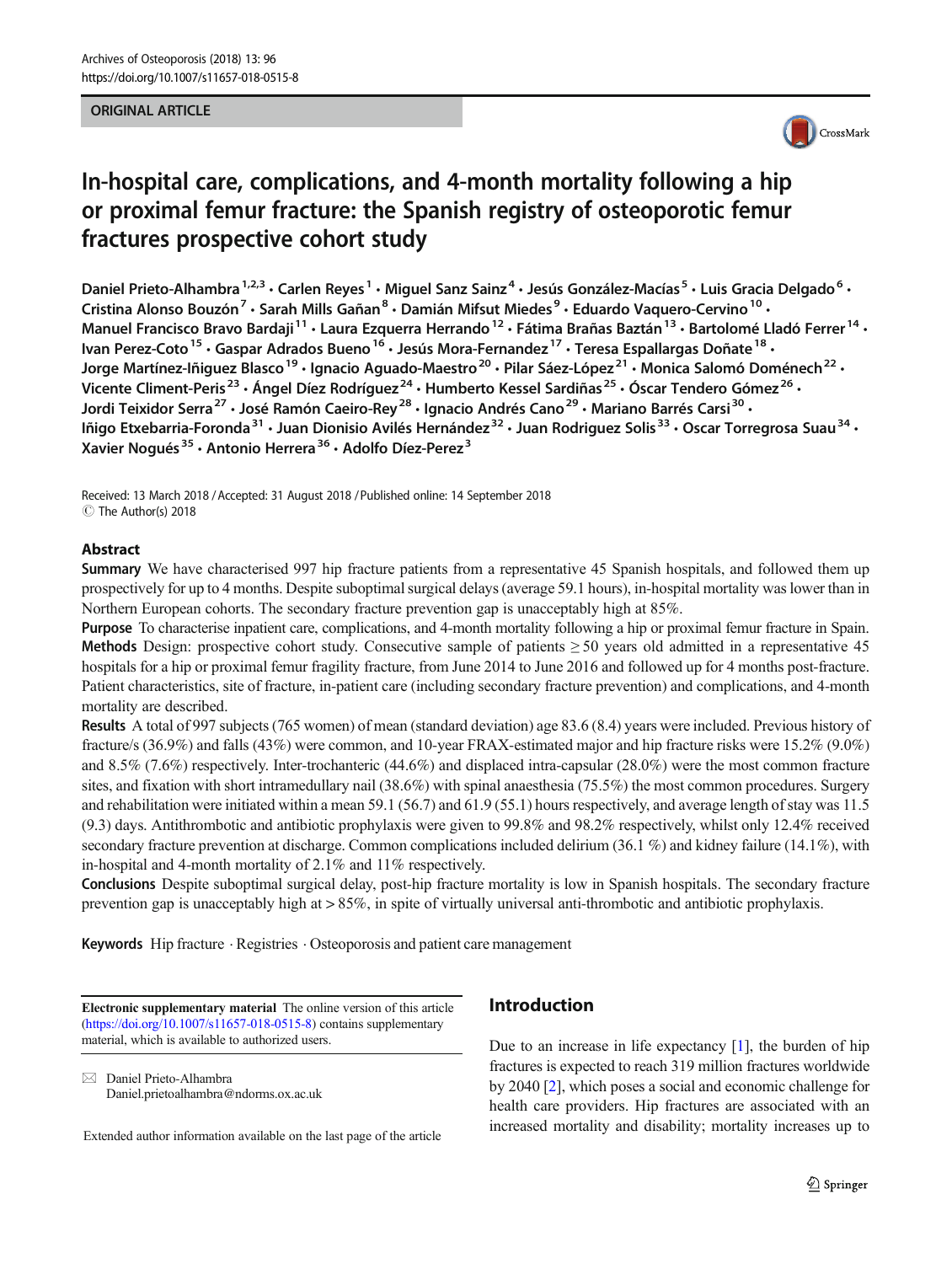33% at the end of the first year [\[3](#page-8-0)] and disability has been estimated at 5964 DALYs per 1,000 individuals [\[4\]](#page-8-0). In Europe, osteoporotic fractures account for a higher loss of years due to disability than most cancers [[5\]](#page-8-0). Moreover, the stress of having a hip fracture affects not only the patient (due to the pain, the need of surgery and the usual long in-hospital stays) but also their family members and caregivers [\[6](#page-8-0)].

In this context, improving hip fracture care is becoming increasingly important for health care providers. Fracture patients are often frail and present many previous comorbid conditions [[7](#page-8-0)]; hence, their management frequently requires long hospital stays and a complex process [[8](#page-8-0), [9](#page-8-0)]. For this reason, many hospitals have shifted towards a multidisciplinary team to take care of these patients, which includes several specialities such as orthopaedists, general medicine, anaesthesiologists, rehabilitation, geriatricians, social workers, and primary care practitioners [[8\]](#page-8-0).

Geographical variations of hip fracture, with Spain accounting with one of the lowest hip fracture rates in Europe [\[10\]](#page-8-0), renders comparison difficult with other national hip fracture registries reports previously published. Moreover, there is a lack of prospective accurate information on the current hospital care received by hip fracture patients, as well as on the post-operative complications and overall survival in Spain [\[11\]](#page-8-0). We therefore aimed to characterise patients, inpatient care (including surgery, rehabilitation, and prophylaxis of complications and/or secondary fracture prevention), inpatient complications risk, and up to 4-month mortality in a prospective cohort of Spanish hip or proximal femur fracture patients.

## Methods

### Study design and setting

We conducted a multi-centric, prospective cohort study in a representative 45 hospitals from 15 autonomic regions from Spain.

#### **Participants**

#### Inclusion criteria of contributing hospitals

Hospitals were eligible to participate in the study if they had an ortho-geriatric specialist or a medical doctor responsible for the coordination of inpatient care for hip fracture patients during their index hospital admission. The hospitals were selected considering not only their geographic representativeness but also the type/volume/size of hospital to maximise the representativeness of the study sample.

#### Inclusion/exclusion criteria of cases

All adults of at least 50 years old, presenting with a fragility fracture of the hip or proximal femur at any of the participating hospitals during the recruitment period (June 2014 to June 2016) were invited up to a maximum of 30 consecutive patients per hospital. Participants (or their carers if they were unable to do so) signed consent and were included at the moment of hospital admission. From then on, they received usual care according to local protocols/practice.

A fragility fracture was defined as that produced by a low energy impact or without previous traumatism. Subjects with fractures due to neoplastic disorders (including primary or metastatic bone cancer) or in an irradiated site, traffic accidents, produced by falls from a height higher than 1.80 m, peri-prosthetic or distal femur fractures, and those with a previous ipsilateral femur fracture were excluded. Additionally, patients who for any medical or psychological reason were unable to receive usual care, or those who were already participating in related (with anti-osteoporosis drug/s or fracture care/surgery as intervention/s under study) clinical trial/s were also ineligible.

#### Follow-up

All subjects were followed up for up to 4 months after their index admission date.

#### Study outcomes

The main measurements of this study were sociodemographic features of the patient (age, sex, body mass index, civil status, ethnic and educational background, place of residence previous to fracture), comorbid conditions such as previous fractures, diagnose of osteopenia, osteoporosis, rheumatoid arthritis, and secondary osteoporosis (which was confirmed if the patient had any of the following disorders related to osteoporosis: type 1 diabetes, adult osteogenesis imperfecta, hyperthyroidism or premature menopause (< 45 years old), chronic malnutrition or malabsorption, or chronic liver disease). Falls (number of falls in the last year), date of menopause, medications (anti-osteoporosis medication), fracture risk factors (FRAX tool), characteristics of the fracture episode (circumstances, site, and type of fracture), inpatient care received (pre-operative assessment, type of anaesthesia, ASA (American Society of Anaesthesiologists) physical status classification system) grade, surgery, the postoperative management (early mobilisation, constipation prevention or need or urinary catheterisation) and rehabilitation, prophylaxis of post-surgery complications, and secondary fracture prevention measures, type of multi-disciplinary units involved (group of health care professionals including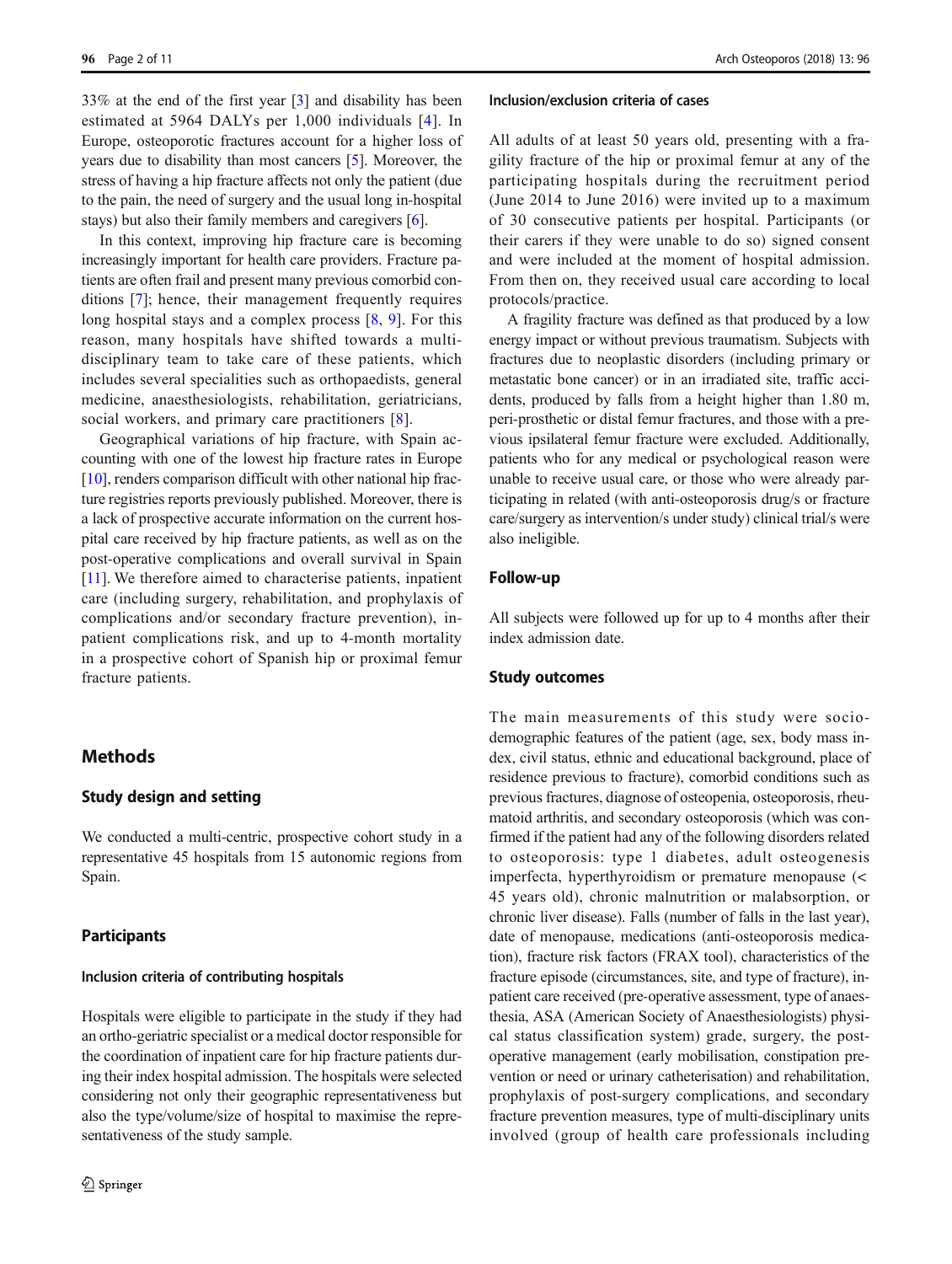physiotherapy, occupational therapy, nursery and medicine) who are responsible of the assessment and treatment of hip fracture patients) as well as baseline and post-fracture clinical outcomes (inpatient complications and up to 4-month mortality) were also collected.

#### Statistical methods

A descriptive analysis was conducted for all measurements; continuous variables were summarised as mean, median, standard deviation, and quartiles (inferior, superior, minimum, maximum). The number and percentage of patients in each group was reported for each categorical variable. Kaplan-Meier curves were computed to depict post-fracture mortality up to 4 months of follow-up and after stratification per age and sex. All the analyses were stratified by sex, age, previous fractures history, and type of fracture.

## Results

## Baseline characteristics of study participants and contributing hospitals

A total of 997 subjects admitted to 45 hospitals were included between June 2014 and June 2016, of whom 856 (85.9%) completed 4 months of follow-up, 99 (9.9%) died in the same period, and 42 (4. 2%) were lost to follow up. Baseline characteristics of the study population are reported in Table [1.](#page-3-0) In brief, participants were mostly widowed Caucasian old women, with primary education levels, who lived in the community until they fractured. Key fracture risk factors were common, including previous fractures (36.5%) and at least one fall in the previous year (43%). Ten-year absolute fracture risk assessed using the FRAX tool was estimated at a mean (standard deviation) of 15.2% (9.0%) and 8.5% (7.6%) for major osteoporotic and hip fracture respectively. Regarding the characteristics of contributing hospitals, median (inter-quartile range) volume was of 290 (200–370) hip fractures per annum, and dedicated staff included a median (inter-quartile range) of 12 (7–15) clinicians.

#### Descriptive analysis

Fracture type and circumstances at the time of fracture are reported in Table [1](#page-3-0). Hip fractures were predominantly either inter-trochanteric (44.6%) followed by intra-capsular displaced (28%), whilst 7 (0.7%) were classified as atypical femoral fractures. Most common circumstance/s leading to fracture were tripping  $(56.1\%)$  or slipping  $(23\%).$ 

#### In-patient care and management of the fracture

The in-patient pre-operative care and treatments as well as the characteristics of the surgery carried out are detailed in Table [2](#page-5-0). Upon admission, 60.6% of the subjects were assessed using a multi-disciplinary protocol, and a medical doctor reviewed 61.9% of them previous to surgery. The three most common surgical procedures carried out were (in order) (1) internal fixation with a short intramedullary nail (38.6%), followed by (2) bipolar-cemented hemi-arthroplasty (15%), and (3\_ internal fixation with long intramedullary nail (14.9%). In 75.5% of these surgeries, spinal anaesthesia was used, and almost all of the subjects received either antithrombotic or antibiotic prophylaxis (99.8% and 98.2% respectively).

Different multi-disciplinary models were observed in Spanish hospitals during the whole hospital stay of the patient. An 89.5% of the participating hospitals reported formally coordinated care with either internal medicine or geriatrics. A multi-disciplinary protocol was used to guide care in 76.3% of the cases, and the process was usually co-ordinated by specific staff members (either specialised nurse/s or medical doctors).

Regarding surgical delays and time to rehabilitation, these were on mean (standard deviation) of 59.1 (56.7) hours and 61.9 (55.1) hours respectively. Total length of stay was of mean (standard deviation) 11.5 (9.3) days.

Post-operative care/management and complications after the fracture are summarised in Table [2](#page-5-0). The most common inpatient complications were delirium (36.1%) and kidney failure (14.1%). The total in-hospital mortality was 2.1%.

### Secondary fracture prevention

At discharge, bone health was reportedly not assessed for 23.6%, assessed but treatment deemed unnecessary/ inappropriate for 20.5% of the participants. In addition, 14.9% were awaiting a bone health clinical assessment, and 3.2% were discharged pending a DXA scan before treatment. Regarding anti-osteoporosis medication/s, a 21.4% of the participants were prescribed anti-osteoporosis drug therapy at discharge (8.3% continuing previous therapy and the other 12.1% newly started treatments during hospital admission), and the percentage of such treatment increased but remained suboptimal at 32.1% and 37.8% at 1 and 4 months respectively.

#### Mortality in the first 4 months after discharge

Mortality in the first 4 months, overall, and stratified by sex is reported in Tables [3](#page-6-0) and [4](#page-6-0) and in Figs. [1](#page-7-0) and [2](#page-7-0). Kaplan-Meier survival estimates show an overall decreasing trend of mortality from the admission date to the end of the 4th month after the fracture, reaching 11% at the end of the 4th month. Results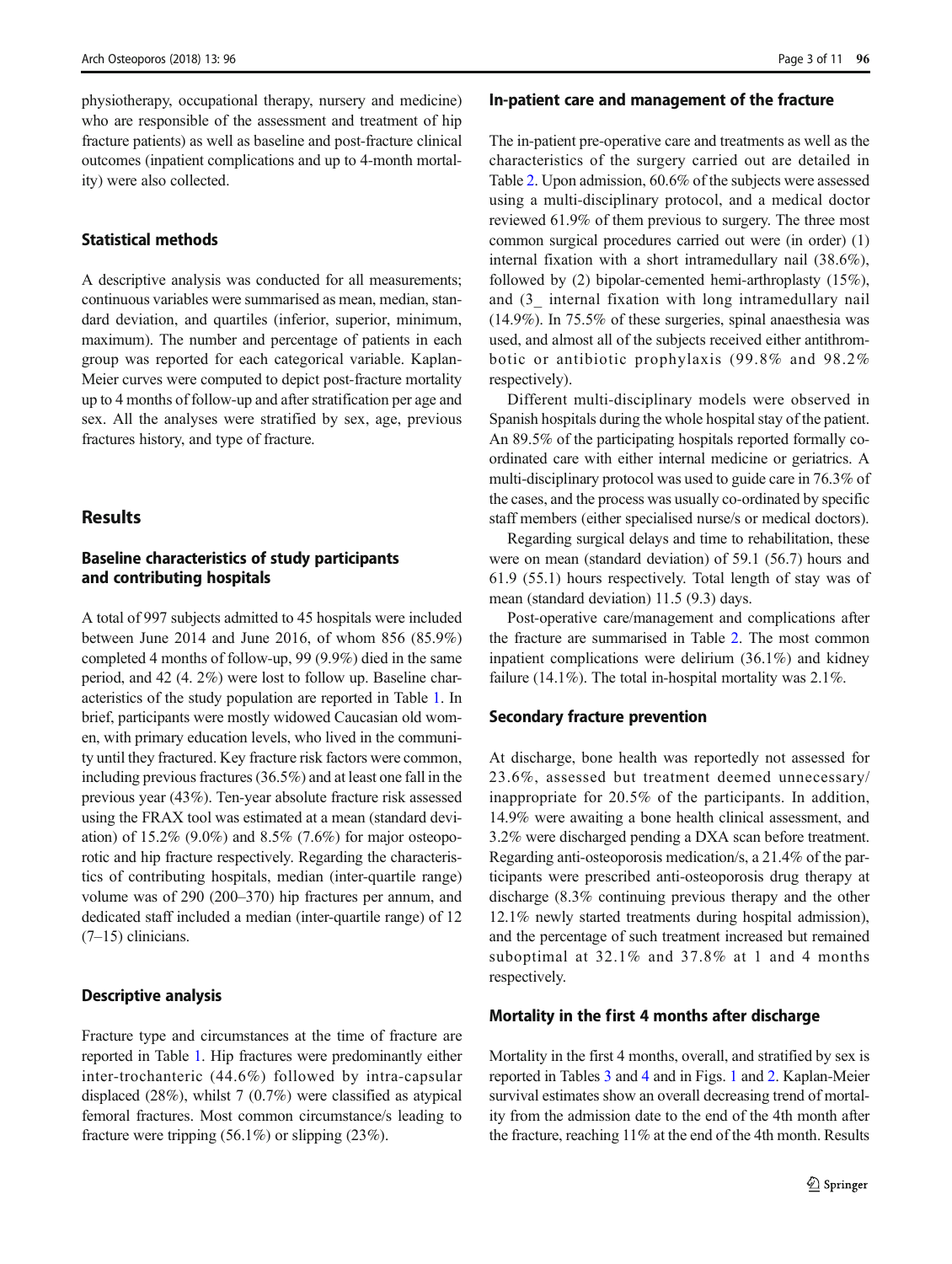## <span id="page-3-0"></span>Table 1 Baseline characteristics of the population and fractures

| Baseline characteristics of the population included |                                                           |              |
|-----------------------------------------------------|-----------------------------------------------------------|--------------|
| Variable                                            |                                                           | $N(\%)$      |
| Age at fracture, mean (SD)                          |                                                           | 83.59 (8.4)  |
| BMI, mean (SD)                                      |                                                           | 25.17(4.3)   |
| Sex (women)                                         |                                                           | 765 (76.7)   |
| Current smoker                                      |                                                           | 48 (4.9)     |
| Alcohol drinking > 3 units/day                      |                                                           | 35(3.6)      |
| Ethnic background (Caucasian)                       |                                                           | 993 (99.6)   |
| Education (level achieved)                          | None                                                      | 199(20.1)    |
|                                                     | Basic/primary                                             | 673 (67.9)   |
|                                                     | Secondary                                                 | 89 (9.0)     |
|                                                     | University degree                                         | 30(3.0)      |
|                                                     | Missing data                                              | 6            |
| Civil status                                        | Single                                                    | 79 (8.0)     |
|                                                     | Married                                                   | 322 (40.6)   |
|                                                     | Divorced                                                  | 23(2.3)      |
|                                                     | Widow                                                     | 564 (57.1)   |
|                                                     | Missing data                                              | 9            |
| Previous residence before fracture                  | Own home                                                  | 817 (82.1)   |
|                                                     | Hospital                                                  | 2(0.2)       |
|                                                     | Care home                                                 | 173 (17.4)   |
|                                                     | Unknown                                                   | 3(0.3)       |
|                                                     | Missing data                                              | 2            |
| ASA grade                                           | Healthy person                                            | 55(5.6)      |
|                                                     | Mild systemic disease                                     | 335 (33.8)   |
|                                                     | Severe systemic disease                                   | 486 (49.0)   |
|                                                     | Severe systemic disease that is a constant threat to life | 115(11.6)    |
|                                                     | Missing data                                              | 6            |
| Previous fracture                                   | Hip                                                       | 101(10.2)    |
|                                                     | Spine (clinical)                                          | 72(7.3)      |
|                                                     | Any fracture                                              | 364 (36.5)   |
| Rheumatoid arthritis                                |                                                           | 20(2.0)      |
| Secondary osteoporosis                              |                                                           | 57(5.8)      |
| Parental hip fracture history                       |                                                           | 79 (8.1)     |
| Steroid user                                        |                                                           | 38 (3.9)     |
| Falls                                               | $\boldsymbol{0}$                                          | 566 (56.8)   |
|                                                     | 1                                                         | 134 (13.4)   |
|                                                     | 2                                                         | 124(12.4)    |
|                                                     | 3                                                         | 71(7.1)      |
|                                                     | 4 or more                                                 | 100(10.3)    |
| <b>FRAX</b>                                         | Major osteoporotic fracture risk, mean (SD)               | 15.17 (8.95) |
|                                                     | Hip fracture risk, mean (SD)                              | 8.49(7.63)   |
| Baseline characteristics of the fractures           |                                                           |              |
| Fracture type                                       | Fragility                                                 | 988 (99.1)   |
|                                                     | Atypical femoral fracture                                 | 7(0.7)       |
|                                                     | Unknown                                                   | 2(0.2)       |
| Circumstances at the time of fracture               | Tripping                                                  | 556 (56.1)   |
|                                                     | Slipping                                                  | 228 (23.0)   |
|                                                     | Whilst sitting down                                       | 93 (9.4)     |
|                                                     | Whilst lying in bed                                       | 28(2.8)      |
|                                                     |                                                           |              |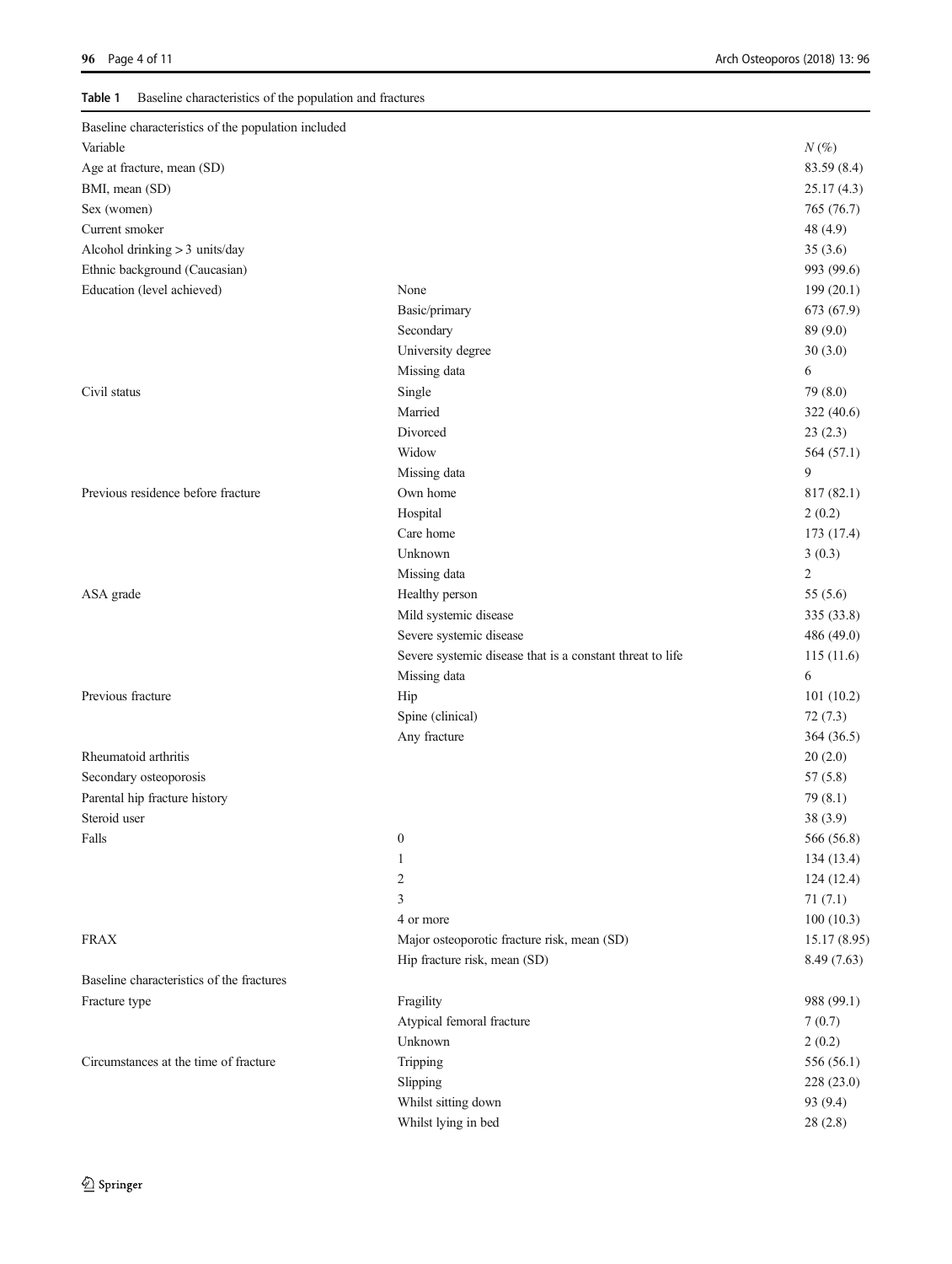BMI, Body Mass Index; ASA grade, American Society of Anaesthesiologists physical status classification status; Falls, falls in the previous year; FRAX, fracture risk assessment tool

stratified by sex showed that men had an increased mortality after discharge compared to women (Table [4\)](#page-6-0). When stratifying by age, we found that survival rates were similar in subjects up to 85 years old after which it drops drastically reaching 67% of survival rates among the oldest subjects (> 90 years old) at the end of this period (figure 3 in the supplementary material).

## **Discussion**

In this multi-centric, prospective, observational cohort study, we found that most of the subjects with hip fracture analysed were Caucasian elderly women with previous fracture/s, falls, and an intermediate to high 10-year fracture risk. Most of the fractures were inter-trochanteric and were produced by nontraumatic accidents. The majority of the subjects were first assessed through a multi-disciplinary protocol and followed afterwards either by a specific fall prevention team or by a multidisciplinary team.

Despite hospital delay in the surgery and rehabilitation, total length of stay was not affected (11.5 days).

The most common surgical procedure carried out was an internal fixation with short intra-medullary nail with spinal anaesthesia and the most frequent complications were delirium and kidney failure. Nearly all of the subjects were previously treated with either antithrombotic or antibiotic prophylaxis.

At discharge, the majority of the subjects returned to their own home and only one fifth of them were assessed for osteoporosis treatment. Hospital mortality remained low 2.1%, and there was an overall decreasing trend in the following 4 months after the fracture.

Hip fractures result in a socio-economic burden for health care systems and are expected to increase due to the ageing of the population. Therefore, optimising the treatment and care of these fractures is a top priority for health care providers [[5\]](#page-8-0). Baseline characteristics of our population did not differ from the ones analysed in other recent hip fracture registries or audits [\[12](#page-8-0)–[16\]](#page-8-0). As in our report, most of them were old women with an ASA score between 2 and 3; however, our results show that a large proportion of our subjects were at an

increased risk of fracture at the time of admission; over 36% reported having a previous fracture and at least one fall in the last year.

The fracture risk assessment tool (FRAX) was also calculated and despite it has been validated in many countries including Spain, an underestimation of the fracture risk among Spanish women has been previously reported [\[17\]](#page-8-0). To over-come this, new thresholds have been proposed [\[3](#page-8-0)]; low risk  $\lt$ 5; intermediate risk  $\geq$  5 to < 7.5 and high risk  $\geq$  7.5. If we take these thresholds into account, our population would be considered a high-risk of fracture population; however, if we take into account the original thresholds of the FRAX (low risk < 10; intermediate risk  $\geq 10$  to < 20; high risk  $\geq 20$ ) our subjects would be in the intermediate risk for major osteoporotic fractures and low risk for hip fractures.

When analysing the characteristics of the fracture admitted to the hospital devices and the type of surgery carried out, the majority were inter-trochanteric fractures due to slipping or tripping, which differs from some of the studies published, especially in the USA and the UK  $[13-15]$  $[13-15]$  $[13-15]$  $[13-15]$  $[13-15]$ , where the most frequent fractures were femoral neck fractures [[14](#page-8-0)], nonintertrochanteric extra-capsular fractures [[15\]](#page-8-0), and intracapsular fractures [\[13](#page-8-0)]. Seven cases were classified as atypical hip fractures. Environmental differences, such as the weather or the pavement conditions, could lead to different fracture mechanisms and, therefore, to different type of fractures. The most common surgical procedure carried out in the hospitals analysed was an internal fixation with short intra-medullary nail, which is in agreement with the type of surgery used for these fractures in some of the other registries [[14,](#page-8-0) [16](#page-8-0)].

Our study reported a delay in the time to surgery and in the time to the initiation of the rehabilitation (59 and nearly 62 h after the fracture admission respectively). The Catalan Government carried out another report in 2013 and the mean delay from admission to surgery in 68% of the hospitals analysed did not exceed the 48 h [\[7\]](#page-8-0). Possible explanations for this increase in the delay might be related to healthcare delivery and organisational factors. Median time to surgery was also reported in the UK registry [\[13\]](#page-8-0) and was found to be lower than ours (24.5 h). Reasons for delay in our hospitals could be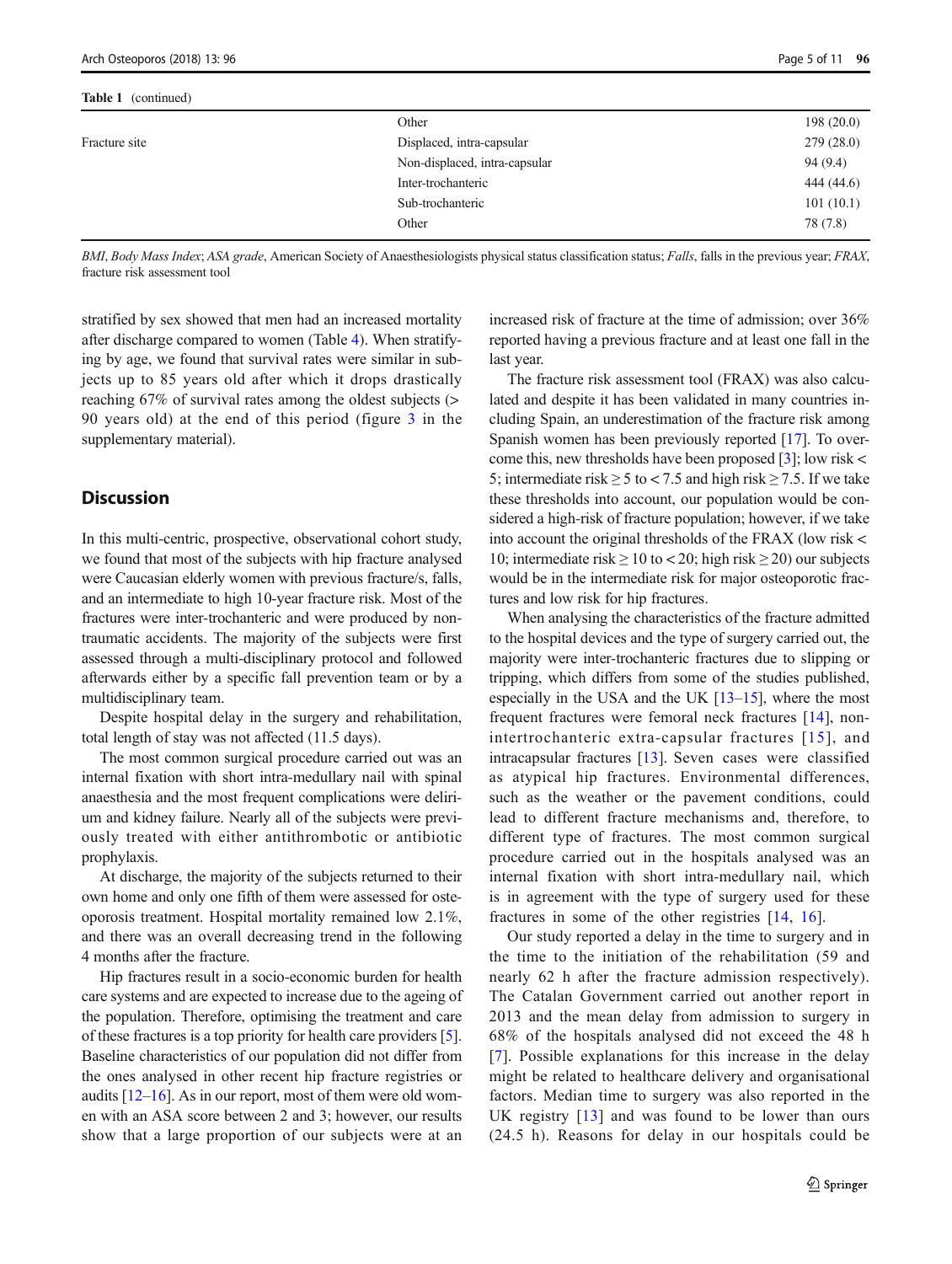## <span id="page-5-0"></span>Table 2 Inpatient pre-and post-operative care, characteristics of the surgery, and complications after the fracture

| Pre-operative care/treatments<br>Variable             |                                                                     | $N(\%)$       |
|-------------------------------------------------------|---------------------------------------------------------------------|---------------|
| Multi-disciplinary assessment protocol upon admission |                                                                     | 602(60.6)     |
| Medical/specialised nurse input                       | Geriatric assessment                                                | 352 (35.3)    |
|                                                       | Assessed by a physician                                             | 617 (61.9)    |
|                                                       | Specialised nurse                                                   | 359 (37.4)    |
|                                                       | Not assessed                                                        | 109(10.9)     |
| Antibiotic prophylaxis (common regimen/s given)       | Cephalosporines                                                     | 886           |
|                                                       | Other antibiotics                                                   | 78            |
| Anti-thrombotic prophylaxis                           | Pharmacological                                                     | 981           |
|                                                       | Mechanic/physical measures                                          | 164           |
| Previous oral anticoagulants                          |                                                                     | 124           |
| Previous platelet inhibitor/s therapy                 |                                                                     | 212           |
| Surgery                                               |                                                                     |               |
| Anaesthesia (type of)                                 | Only general                                                        | 74 (7.5)      |
|                                                       | General and nerve block                                             | 9(0.9)        |
|                                                       | General and spinal anaesthesia                                      | 15(1.5)       |
|                                                       | General and epidural anaesthesia                                    | 36(3.7)       |
|                                                       | Only spinal anaesthesia                                             | 743 (75.5)    |
|                                                       | Spinal anaesthesia and nerve block                                  | 70(7.1)       |
|                                                       | others                                                              | 37(3.8)       |
|                                                       | Missing data                                                        | 13            |
| Surgery (type of procedure)                           | Internal fixation-sliding hip screw                                 | 32(3.2)       |
|                                                       | Internal fixation-cannulated screw                                  | 33(3.3)       |
|                                                       | Internal fixation-long intramedullary nail                          | 148 (14.9)    |
|                                                       | Internal fixation-short intramedullary nail                         | 384 (38.6)    |
|                                                       | Unipolar hemiarthroplasty (non-cemented, non-coated)                | 35(3.6)       |
|                                                       | Unipolar hemiarthroplasty (non-cemented-coated with hydroxyapatite) | 12(1.2)       |
|                                                       | Unipolar hemiarthroplasty (cemented)                                | 76(7.7)       |
|                                                       | Bipolar hemiarthroplasty (non-cemented-non-coated)                  | 8(0.8)        |
|                                                       | Bipolar hemiarthroplasty (non-cemented, coated with hydroxyapatite) | 14(1.4)       |
|                                                       | Bipolar hemiarthroplasty (cemented)                                 | 149(15.0)     |
|                                                       | Arthroplasty-total hip replacement (non-cemented, non-coated)       | 11(1.1)       |
| Post-operative care/treatments                        |                                                                     |               |
| Review by internal medicine/geriatrics (grade)        | Consultant                                                          | 666 (71.0)    |
|                                                       | Senior resident doctor                                              | 61(6.5)       |
|                                                       | Junior resident doctor                                              | 13(1.4)       |
|                                                       | Not reviewed/assessed                                               | 186 (19.8)    |
|                                                       |                                                                     |               |
|                                                       | Head of department<br>Missing data                                  | 12(1.3)<br>59 |
|                                                       |                                                                     |               |
| Seen by falls prevention team                         |                                                                     | 424 (42.7)    |
| Multi-disciplinary team review/care                   |                                                                     | 537 (54.1)    |
| Early mobilisation<br>Prevention of constipation      |                                                                     | 873 (87.8)    |
| Post-operative rehabilitation                         |                                                                     | 657 (66.1)    |
|                                                       |                                                                     | 592 (59.4)    |
| Destination at discharge                              | Own home<br>Care home                                               | 490 (49.3)    |
|                                                       |                                                                     | 250(25.1)     |
|                                                       | Home hospitalisation                                                | 4(0.4)        |
|                                                       | Rehabilitation centre                                               | 138 (13.9)    |
|                                                       | Long-term community hospital                                        | 78 (7.8)      |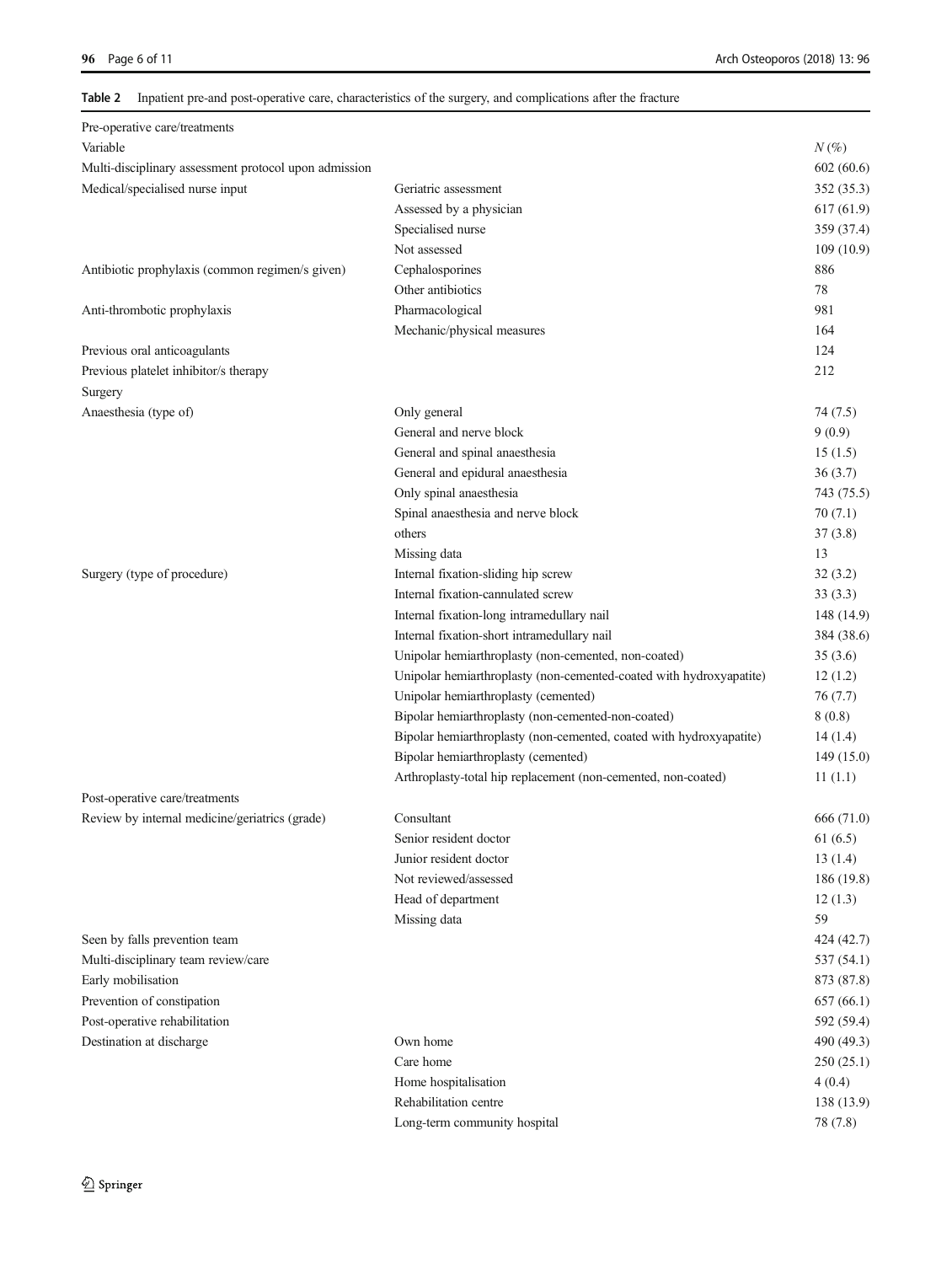<span id="page-6-0"></span>

| <b>Table 2</b> (continued)       |           |
|----------------------------------|-----------|
| Others                           | 17(1.7)   |
| Complications after the fracture |           |
| Delirium                         | 360(36.1) |
| Urinary tract infection          | 97(9.7)   |
| Respiratory tract infection      | 80(8.0)   |
| Kidney failure                   | 140(14.1) |
| Heart failure                    | 82(8.2)   |
| Pressure ulcers                  | 36(3.63)  |
| Surgical wound infection         | 8(0, 8)   |
| Prosthesis or material infection | 6(0.6)    |
| In-hospital mortality            | 21(2.1)   |

due to worse patient conditions previous to the surgery (e.g. comorbidities) or because of a lower number of material means and resources to carry on the surgeries (lower number of operating rooms or surgeons). However, a main limitation of the Patel et al. study [[13\]](#page-8-0) is that it is based on only 1 hospital (compared to the 48 hospitals were our study was carried out), limiting its external validity. Despite the delay in the surgery our in-hospital mortality rates (2.1%) were found to be lower than that reported in other countries [\[12](#page-8-0)–[14\]](#page-8-0). International comparison of mortality rates is difficult, given that not all of them measured it at the same time.

Regarding the length of stay (LOS), there is a higher variability of results in the available literature  $[12–14, 16]$  $[12–14, 16]$  $[12–14, 16]$  $[12–14, 16]$  $[12–14, 16]$  $[12–14, 16]$ , leading to think that it could be due to overall health care system structure and fracture care practices in the various countries and the different population analysed. A recent meta-analysis and systematic review showed that multidisciplinary care models improved the patient outcomes in terms of LOS, inpatient and long-term mortality [\[8](#page-8-0)]. Our results are in accordance with the actual trends of implementing a multidisciplinary care; the majority of our hospitals carried out a multidisciplinary protocol assessed by a physician and during the post-operative care, the assessment was carried out either by a specific fall prevention team or by a multidisciplinary team, depending on the hospital analysed.

Regarding the anti-osteoporosis medication, only 20.5% of the subjects in our population were assessed for osteoporosis treatment during their hospital stay and at discharge, only 12.4% received anti-osteoporosis medication, which

|   | Interval (months) | N at end of interval | Deaths | Lost | Survival | 95% conf. interval |       |
|---|-------------------|----------------------|--------|------|----------|--------------------|-------|
| 0 |                   | 997                  | 42     | 15   | 0.958    | 0.943              | 0.969 |
|   | $\mathfrak{D}$    | 940                  | 29     | 31   | 0.927    | 0.909              | 0.942 |
| 2 | 3                 | 880                  | 20     | 4    | 0.906    | 0.886              | 0.923 |
|   | 4                 | 856                  | 8      | 35   | 0.898    | 0.877              | 0.915 |

|       | Table 4 Mortality up to 4 months     |
|-------|--------------------------------------|
|       | of follow-up stratified by sex: life |
| table |                                      |

Table 3 Overall mortality up to 4 months of follow-up: life table

|                | Interval (months) | N at end of interval | Deaths         | Lost           | Survival | 95% conf. interval |       |
|----------------|-------------------|----------------------|----------------|----------------|----------|--------------------|-------|
| Men            |                   |                      |                |                |          |                    |       |
| $\mathbf{0}$   | 1                 | 232                  | 15             | $\overline{4}$ | 0.935    | 0.894              | 0.960 |
|                | 2                 | 213                  | 12             | 8              | 0.881    | 0.831              | 0.917 |
| $\overline{2}$ | 3                 | 193                  | 6              | 1              | 0.854    | 0.800              | 0.894 |
| 3              | $\overline{4}$    | 186                  | $\overline{2}$ | 7              | 0.844    | 0.790              | 0.886 |
| Women          |                   |                      |                |                |          |                    |       |
| $\theta$       | 1                 | 765                  | 27             | 11             | 0.965    | 0.949              | 0.976 |
|                | 2                 | 727                  | 17             | 23             | 0.942    | 0.922              | 0.956 |
| $\mathcal{L}$  | 3                 | 687                  | 14             | 3              | 0.922    | 0.901              | 0.939 |
| 3              | $\overline{4}$    | 670                  | 6              | 28             | 0.914    | 0.891              | 0.932 |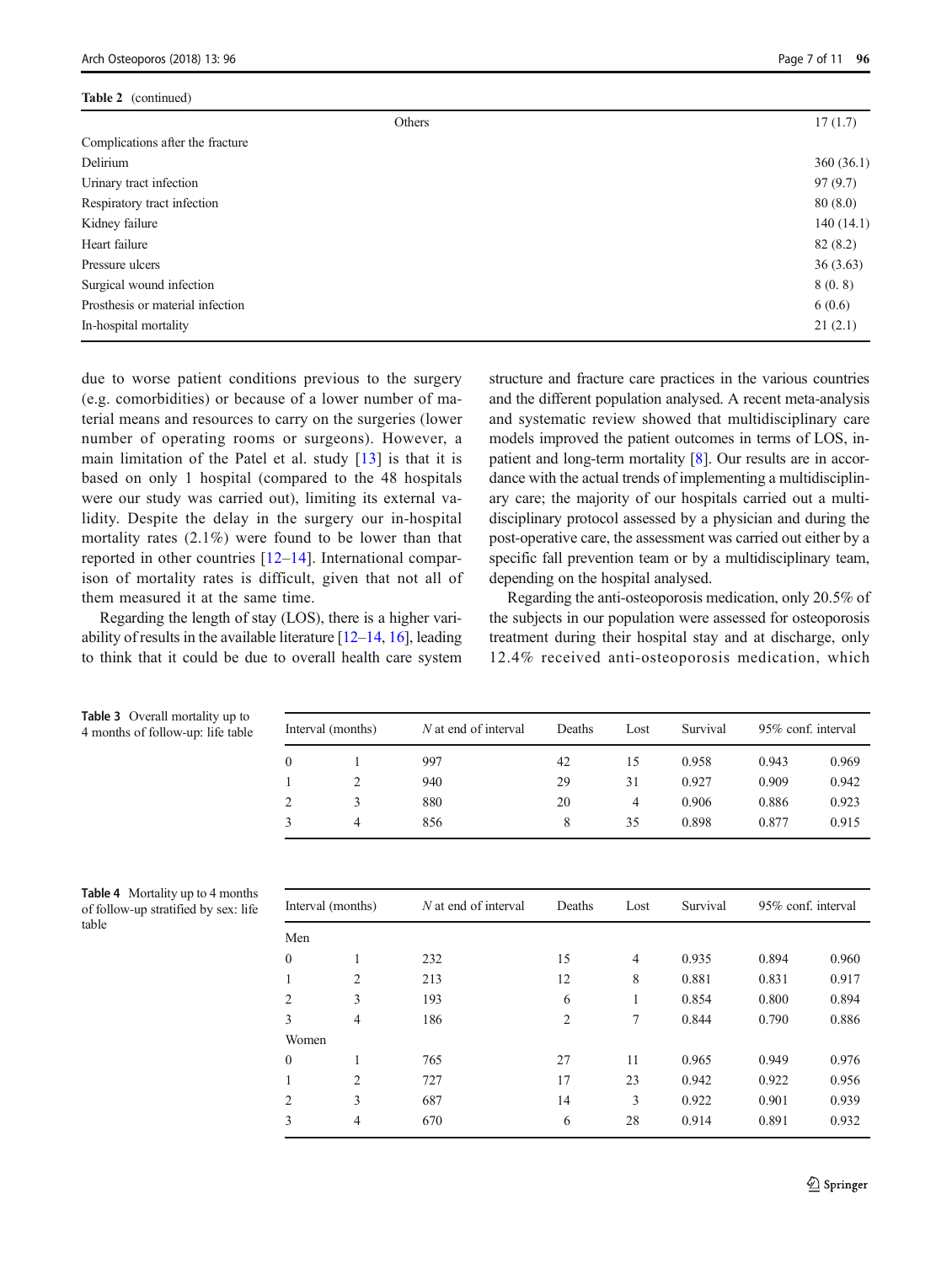<span id="page-7-0"></span>

Fig. 1 Kaplan-Meier estimates: cumulative mortality

increased up to 37.8% in the first 4 months after discharge. The low proportion of subjects with anti-osteoporosis medication has been previously reported [[16](#page-8-0)]. In a report carried out by the Catalan Government in 2013 that aimed to analyse the healthcare procedures in this region [\[7\]](#page-8-0) among subjects



Fig. 2 Kaplan-Meier estimates: cumulative mortality stratified by sex strikingly low.

aged at least 65 years old who were hospitalised because of a femur fracture, patients who had a fracture consumed 10% less anti-osteoporotic medications than those without a fracture.

Despite that the anti-osteoporosis medication is recommended by the main Spanish Traumatology Society guidelines [\[9](#page-8-0)] especially among subjects at high risk of fracture such as those that have already sustained a hip fracture, less than 50% of our subjects were treated at the end of the 4th month after the hip fracture. This percentage might be higher if we add those that were already taking an osteoporosis treatment before the hip fracture.

This is an observational report and therefore is subject to the limitations of this type of study. However, other limitations need to be considered; first, we were unable to gather any information regarding the possible causes of delay of the surgery/rehabilitation or determine if the LOS was influenced by the pre-fracture comorbidities of the subjects. Second, by excluding subjects who could not follow the usual practice, we might have been introducing a selection bias; however, given that our population was not excluded neither because of their comorbidities nor because of their ability to answer the questionnaires, this selection bias is probably minimum. Moreover, we were also not able to draw any casual links between the surgery, type of pre-fracture or post-fracture care received, and their recovery in terms of LOS, complications, and functionality at discharge. Finally, the low mortality rates might be related with the criteria of participating centres' selection, which had to have some kind of "medical care" for these patients. On the contrary, our study has several strengths, as are the prospective data collection, the wide representativeness of the participating centres, selected by size and geographical region, and the consecutive sampling of cases. All these elements contribute to the external validity of the data, minimising the likelihood of bias.

## Conclusions

Overall, the care of hip fractures admitted to Spanish hospitals seems in line with other registries published in recent years. The delays detected in the initiation of the surgery and rehabilitation did not affect the total length of stay or in the inpatient mortality, which were below what has been reported in other countries. As new models of care are created in order to give a better response to the patients' needs during the care of the hip fracture, it is uncertain which model may work best. The multidisciplinary approach carried out by most of the Spanish hospitals seems to follow the latest trend in fracture patient care although secondary prevention treatment is still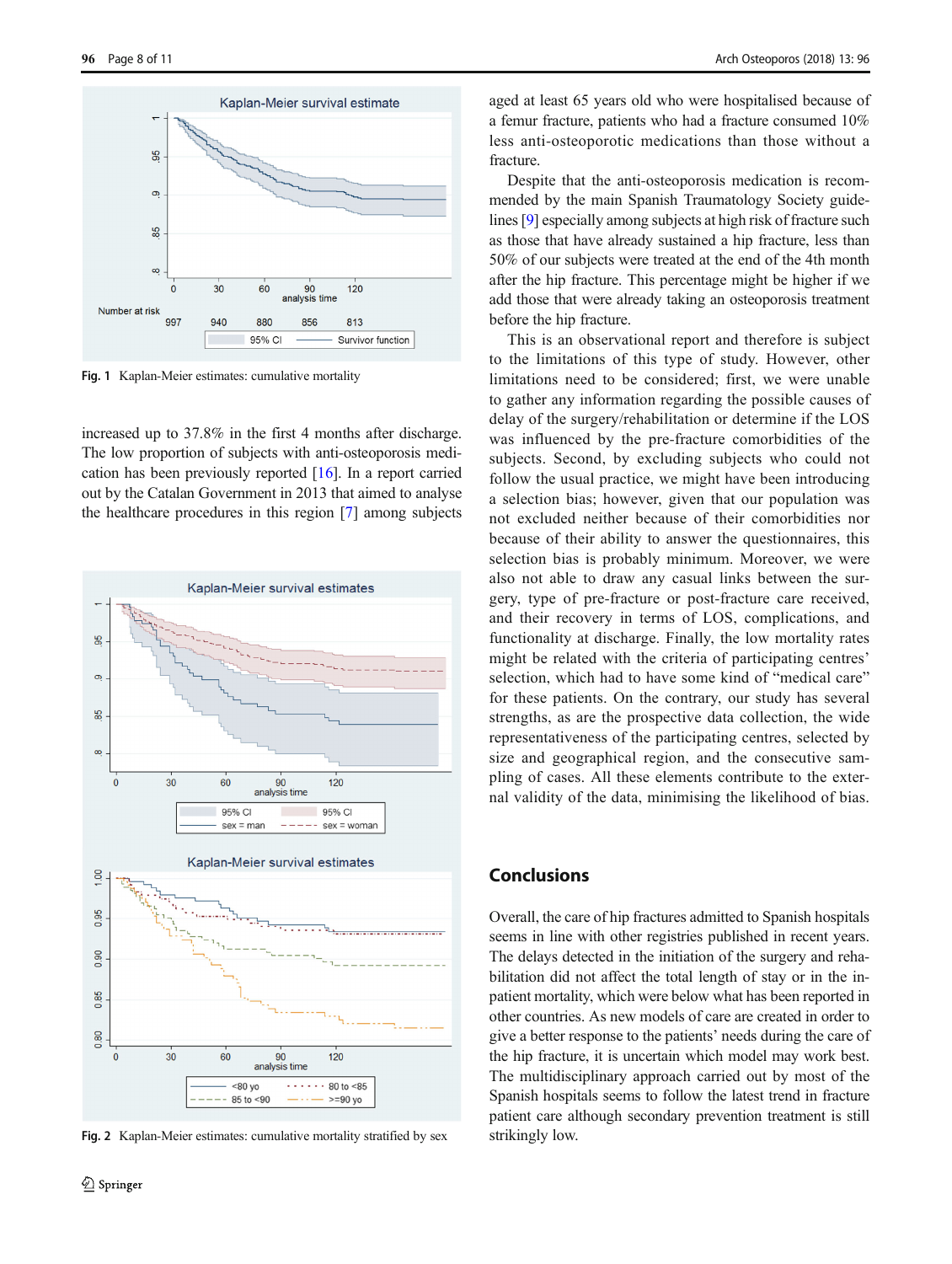<span id="page-8-0"></span>Acknowledgements DPA is funded by a National Institute for Health Research Clinician Scientist award (CS-2013-13-012). This article presents independent research funded by the National Institute for Health Research (NIHR). The views expressed are those of the authors and not necessarily those of the NHS, the NIHR, or the Department of Health. This work was supported by the NIHR Biomedical Research Centre, Oxford.

Funding Funded in part by CIBER on Frailty and Healthy Aging (CIBERFES), Instituto Carlos III, Spanish Ministry of Economy and Competitiveness, FEDER funds. Unrestricted research grant from Amgen S.A. Amgen did not have any role in study design, collection, analysis and interpretation of data, writing the report, and the decision to submit the report for publication.

### Compliance with ethical standards

Conflict of interests ADP is advisor or speaker for Amgen/UCB, Roche, Gilead. Institutional grant Amgen and Shareholder Active Life Sci. DPA's research group has received unrestricted research grants from Servier, Amgen, and UCB; and speaker and consultancy fees from Amgen and UCB respectively. This work has been sponsored by an unrestricted grant of AMGEN to the Hospital del Mar Institute of Medical Investigation (IMIM). CR, MSS, JGM, LGD, CAB, SMG, DMM, EVC, MFBB, LEH, FBB, BLF, IPC, GAB, JMF, TED, JMIB, IAM, PSL, MSD, VCP, ADR, HKS, OTG, JTS, JRCR, IAC, MBC, IEF, JDAH, JRS, OTS, XN, and AH have no conflict of interests.

Ethical approval Ethics approval was obtained from each of the relevant boards of each of the hospitals participating in the study. All procedures performed in studies involving human participants were in accordance with the ethical standards of the institutional and/or national research committee and with the 1964 Helsinki declaration and its later amendments or comparable ethical standards.

Informed consent Informed consent was obtained from all individual participants included in the study.

Open Access This article is distributed under the terms of the Creative Commons Attribution 4.0 International License (http:// creativecommons.org/licenses/by/4.0/), which permits unrestricted use, distribution, and reproduction in any medium, provided you give appropriate credit to the original author(s) and the source, provide a link to the Creative Commons license, and indicate if changes were made.

# References

- 1. Rechel B, Grundy E, Robine JM, Cylus J, Mackenbach JP, Knai C, McKee M (2013) Ageing in the European Union. Lancet 381(9874):1312–1322
- 2. Odén A, McCloskey EV, Kanis JA, Harvey NC, Johansson H (2015) Burden of high fracture probability worldwide: secular increases 2010-2040. Osteoporos Int 26:2243–2248
- 3. Azagra R, Roca G, Martín-Sánchez JC, Casado E, Encabo G, Zwart M, Aguyé A, Díez-Pérez A [en representación del grupo de](https://www.ncbi.nlm.nih.gov/pubmed/?term=en%20representaci%C3%B3n%20del%20grupo%20de%20investigaci%C3%B3n%20GROIMAP%5BCorporate%20Author%5D) [investigación GROIMAP](https://www.ncbi.nlm.nih.gov/pubmed/?term=en%20representaci%C3%B3n%20del%20grupo%20de%20investigaci%C3%B3n%20GROIMAP%5BCorporate%20Author%5D)(2015) FRAX® thresholds to identify people with high or low risk of osteoporotic fracture in Spanish female population. Med Clin (Barc) 144:1–8
- 4. Papadimitriou N, Tsilidis KK, Orfanos P, Benetou V, Ntzani EE, Soerjomataram I, Künn-Nelen A, Pettersson-Kymmer U, Eriksson S, Brenner H, Schöttker B, Saum KU, Holleczek B, Grodstein FD,

Feskanich D, Orsini N, Wolk A, Bellavia A, Wilsgaard T, Jørgensen L, Boffetta P, Trichopoulos D, Trichopoulou A (2017) Burden of hip fracture using disability-adjusted life-years: a pooled analysis of prospective cohorts in the CHANCES consortium. Lancet Public Health 2:e239–e246

- 5. Cancio Trujillo JM, Clèries M, Inzitari M, Ruiz Hidalgo D, Santaeugènia Gonzàlez SJ, Vela E (2015) Impacte en la supervivencia i despesa associada a la fractura de fèmur en les persones grans a Catalunya. Monogràfics de la Central de Resultats, número 16. Barcelona: Agència de QualitatiAvaluacióSanitàries de Catalunya.Departament de Salut. Generalitat de Catalunya. [http://observatorisalut.gencat.cat/web/.](http://observatorisalut.gencat.cat/web/.content/minisite/observatorisalut/ossc_central_resultats/informes/fitxers_estatics/MONOGRAFIC_16_fractura_femur.pdf) [content/minisite/observatorisalut/ossc\\_central\\_resultats/informes/](http://observatorisalut.gencat.cat/web/.content/minisite/observatorisalut/ossc_central_resultats/informes/fitxers_estatics/MONOGRAFIC_16_fractura_femur.pdf) [fitxers\\_estatics/MONOGRAFIC\\_16\\_fractura\\_femur.pdf](http://observatorisalut.gencat.cat/web/.content/minisite/observatorisalut/ossc_central_resultats/informes/fitxers_estatics/MONOGRAFIC_16_fractura_femur.pdf). Accessed 12 March 2018
- 6. Siddiqui MQ, Sim L, Koh J, Fook-Chong S, Tan C, Howe TS (2010) Stress levels amongst caregivers of patients with osteoporotic hip fractures - a prospective cohort study. Ann Acad Med Singap 39:38–42
- 7. Observatori del Sistema de Salut de Catalunya Central de Resultats. Processos. La fractura de coll de fèmur en població de 65 anys o més. Dades 2014. Agència de QualitatiAvaluacióSanitàries de Catalunya. Departament de Salut. Generalitat de Catalunya, Barcelona, p 2015
- 8. Grigoryan KV, Javedan H, Rudolph JL (2014) Orthogeriatric care models and outcomes in hip fracture patients: a systematic review and meta-analysis. J Orthop Trauma 28:e49–e55
- 9. Etxebarria-Foronda I, Caeiro-Rey JR, Larrainzar-Garijo R, Vaquero-Cervino E, Roca-Ruiz L, Mesa-Ramos M, Merino Pérez J, Carpintero-Benitez P, FernándezCebrián A, Gil-Garay E (2015) SECOT- GEIOS guidelines in osteoporosis and fragility fracture. An update. Rev Esp Cir Ortop Traumatol 59:373–393
- 10. Cauley JA, Chalhoub D, Kassem AM, Fuleihan G-H (2014) Geographic and ethnic disparities in osteoporotic fractures. Nat Rev Endocrinol 10(6):338–351
- 11. Fernández-García M, Martínez J, Olmos JM, González-Macías J, Hernández JL (2015) Review of the incidence of hip fracture in Spain. Rev Osteoporos Metab Miner. [https://doi.org/10.4321/](https://doi.org/10.4321/S1889-836X2015000400007) [S1889-836X2015000400007](https://doi.org/10.4321/S1889-836X2015000400007)
- 12. Ireland AW, Kelly PJ, Cumming RG (2015) Total hospital stay for hip fracture: measuring the variation due to pre-fracture residence, rehabilitation, complications and comorbidities. BMC Health Serv Res 15:17
- 13. Patel NK, Sarraf KM, Joseph S, Lee C, Middleton FR (2013) Implementing the national hip fracture database: an audit of care. Injury 44:1934–1939
- 14. Inacio MC, Weiss JM, Miric A, Hunt JJ, Zohman GL, Paxton EW (2015) A community-based hip fracture registry: population, methods, and outcomes. Perm J 19:29–36
- 15. Griffin XL, Parsons N, Achten J, Fernandez M, Costa ML (2015) Recovery of health-related quality of life in a United Kingdom hip fracture population. The Warwick Hip Trauma Evaluation–a prospective cohort study. Bone Joint J 97-B:372–382
- 16. Ellanti P, Cushen B, Galbraith A, Brent L, Hurson C, Ahern E (2014) Improving hip fracture care in Ireland: a preliminary report of the Irish hip fracture database. J Osteoporos 656357
- 17. Azagra R, Zwart M, Encabo G, Aguyé A, Martin-Sánchez JC, Puchol-Ruiz N, Gabriel-Escoda P, Ortiz-Alinque S, Gené E, Iglesias M, Moriña D, Diaz-Herrera MA, Utzet M, Manresa JM, GROIMAP study group (2016) Rationale of the Spanish FRAX model in decision-making for predicting osteoporotic fractures: an update of FRIDEX cohort of Spanish women. BMC Musculoskelet Disord 17:262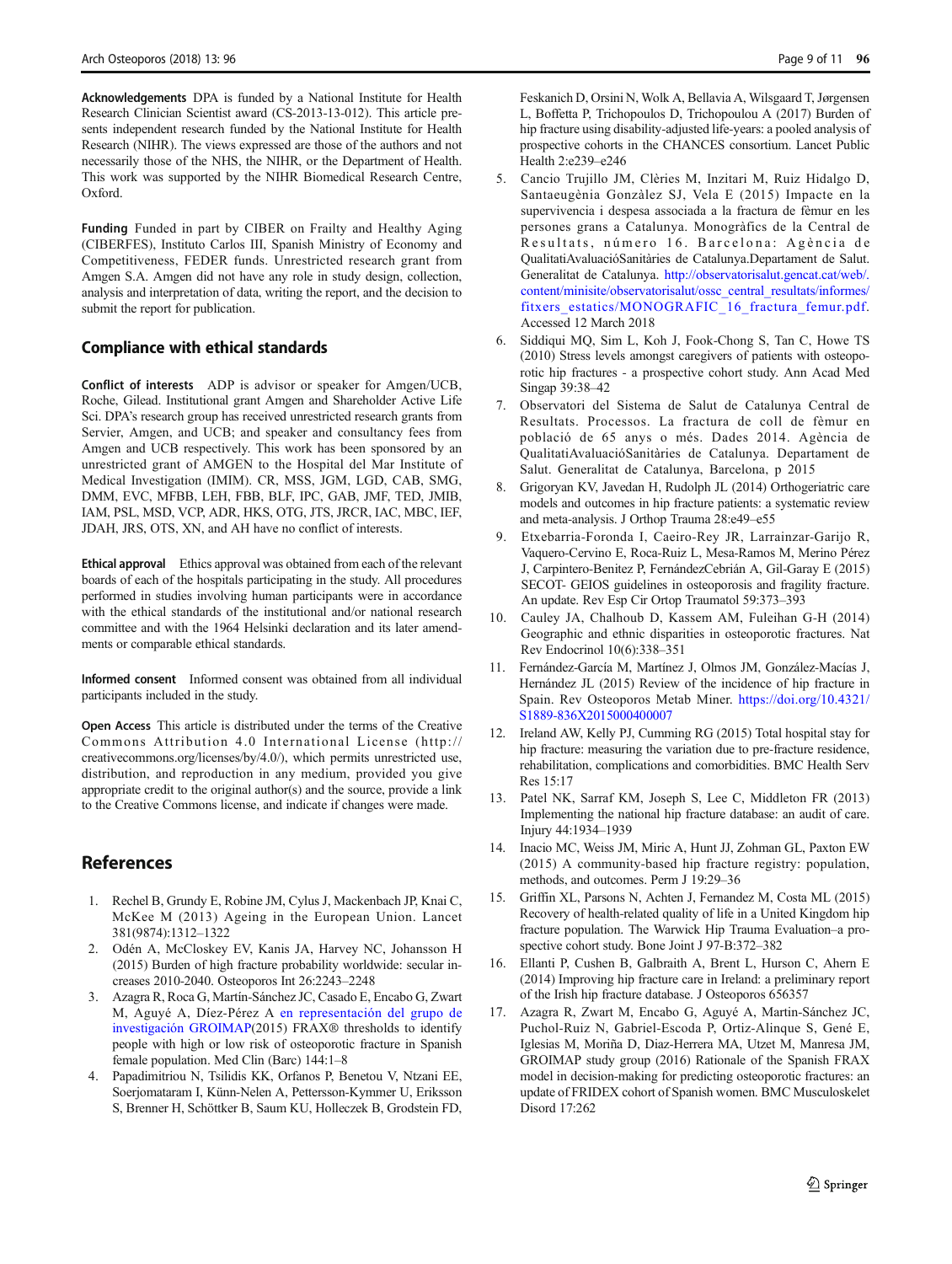# **Affiliations**

Daniel Prieto-Alhambra<sup>1,2,3</sup> • Carlen Reyes<sup>1</sup> • Miguel Sanz Sainz<sup>4</sup> • Jesús González-Macías<sup>5</sup> • Luis Gracia Delgado<sup>6</sup> • Cristina Alonso Bouzón<sup>7</sup> • Sarah Mills Gañan<sup>8</sup> • Damián Mifsut Miedes<sup>9</sup> • Eduardo Vaquero-Cervino<sup>10</sup> • Manuel Francisco Bravo Bardaji<sup>11</sup> · Laura Ezquerra Herrando<sup>12</sup> · Fátima Brañas Baztán<sup>13</sup> · Bartolomé Lladó Ferrer<sup>14</sup> · Ivan Perez-Coto<sup>15</sup> • Gaspar Adrados Bueno<sup>16</sup> • Jesús Mora-Fernandez<sup>17</sup> • Teresa Espallargas Doñate<sup>18</sup> • Jorge Martínez-Iñiguez Blasco<sup>19</sup> · Ignacio Aguado-Maestro<sup>20</sup> · Pilar Sáez-López<sup>21</sup> · Monica Salomó Doménech<sup>22</sup> · Vicente Climent-Peris<sup>23</sup> · Ángel Díez Rodríguez<sup>24</sup> · Humberto Kessel Sardiñas<sup>25</sup> · Óscar Tendero Gómez<sup>26</sup> · Jordi Teixidor Serra<sup>27</sup> • José Ramón Caeiro-Rey<sup>28</sup> • Ignacio Andrés Cano<sup>29</sup> • Mariano Barrés Carsi<sup>30</sup> • Iñigo Etxebarria-Foronda<sup>31</sup> · Juan Dionisio Avilés Hernández<sup>32</sup> · Juan Rodriguez Solis<sup>33</sup> · Oscar Torregrosa Suau<sup>34</sup> · Xavier Nogués<sup>35</sup> · Antonio Herrera<sup>36</sup> · Adolfo Díez-Perez<sup>3</sup>

- <sup>1</sup> GREMPAL (Grup de Recerca en Epidemiologia de les Malalties Prevalents de l'Aparell Locomotor) Research Group, CIBERFES, IDIAP Jordi Gol (Universitat Autònoma de Barcelona) and Instituto de Salud Carlos III, Av Gran Via de les Corts Catalanes, 587, Atic, 08007 Barcelona, Spain
- <sup>2</sup> Musculoskeletal Pharmaco and Device Epidemiology Centre for Statistics in Medicine, Nuffield Department of Orthopaedics, Rheumatology, and Musculoskeletal Sciences, University of Oxford, Windmill Road, Oxford OX3 7LD, UK
- <sup>3</sup> Musculoskeletal Research Unit, IMIM-Parc Salut Mar, CIBERFES, Universitat Autònoma de Barcelona, Doctor Aiguader 88, 08003 Barcelona, Spain
- <sup>4</sup> IIS Aragón (Instituto de Investigación Sanitaria de Aragón), Hospital Universitario Miguel Servet, Padre Arrupe, s/n, 50009 Zaragoza, Spain
- <sup>5</sup> IDIVAL (Instituto de Investigación Marqués de Valdecilla), HUMV (Hospital Universitario Marqués de Valdecilla), UC (Universidad de Cantabria), Av de Valdecilla sn, 39011 Santander, Cantabria, Spain
- <sup>6</sup> Hospital Universitario Reina Sofía de Cordoba, Av Menendez Pidal, 14004 Córdoba, Spain
- <sup>7</sup> Geriatric Unit, Hospital Universitario de Getafe, Carr. De Madrid Toledo, Km 12,500, 28905 Getafe, Madrid, Spain
- <sup>8</sup> Traumatology and Orthopaedics Unit, Hospital Universitario La Paz, Paseo de la Castellana, 261, 28046 Madrid, Spain
- <sup>9</sup> Hospital Clínico de Valencia, Av de Blasco Ibáñez, 17, 46010 Valencia, Spain
- <sup>10</sup> Complejo Hospitalario de Pontevedra, Av Montecelo, 0, 36164 Casas Novas, Pontevedra, Spain
- <sup>11</sup> Hospital Regional Universitario de Malaga, Av. de Carlos Haya, s/n, 29010 Málaga, Spain
- <sup>12</sup> F.E.A of the Traumatology and Orthopaedics Unit, Hospital Clínico Universitario Lozano Blesa, Av. San Juan Bosco, 15, 50009 Zaragoza, Spain
- <sup>13</sup> Geriatric Unit, Hospital Universitario Infanta Leonor, Gran Vía del Este, 80, 28031 Madrid, Spain
- <sup>14</sup> Hospital Son Llàtzer, Carretera de Manacor, PQ 4 (Son Ferriol), 07198 Palma de Mallorca, Spain
- <sup>15</sup> Hospital Universitario San Agustín, Camino de Heros, 6, 33401 Avilés, Asturias, Spain
- <sup>16</sup> Internal Medicine Unit, Hospital Infanta Cristina, Av. de Elvas, s/n, 06080 Badajoz, Spain
- <sup>17</sup> Geriatric Unit, Hospital Clínico San Carlos, calle Prof. Martín Lagos s/n, 28040 Madrid, Spain
- <sup>18</sup> Hospital Obispo Polanco, Av. Ruiz Jarabo, s/n, 44002 Teruel, Spain
- <sup>19</sup> Hospital San Pedro, Calle Piqueras, 98, 26006 Logroño, La Rioja, Spain
- <sup>20</sup> Hospital Universitario Rio Hortega, Calle Dulzaina, 2, 47012 Valladolid, Spain
- <sup>21</sup> Hospital Universitario Fundación Jiménez Díaz, IdiPAZ (Instituto de Investigación del Hospital La Paz), Madrid, Spain
- <sup>22</sup> Corporación sanitaria Universitaria Parc Tauli, Parc Taulí, 1, 08208 Sabadell, Barcelona, Spain
- <sup>23</sup> Traumatology and Orthopaedics Unit, Hospital Públic Lluis Alcanyis de Xàtiva, Carretera Xátiva-Silla, Km 2, 46800 Xàtiva, Valencia, Spain
- <sup>24</sup> Traumatology and Orthopaedics Unit, Hospital Virgen del Puerto, Paraje Valcorchero, 10600 Plasencia, Cáceres, Spain
- <sup>25</sup> Geriatric Care Unit, Complejo Hospitalario Torrecárdenas, Calle Hermandad de Donantes de Sangre, 04009 Almería, Spain
- <sup>26</sup> Hospital Universitari Son Espases, Carr. de Valldemossa, 79, 07120 Palma, Islas Baleares, Spain
- <sup>27</sup> Hospital Universitari Vall de Hebron, Passeig de la Vall d'Hebron, 119-129, 08035 Barcelona, Spain
- <sup>28</sup> Traumatology and Orthopaedics Unit, Complejo Hospitalario Universitario de Santiago de Compostela, Rúa da Choupana, s/n, 15706 Santiago de Compostela, A Coruña, Spain
- <sup>29</sup> Hospital Puerta del Mar, Av. Ana de Viya, 21, 11009 Cádiz, Spain
- <sup>30</sup> Hospital Universitari i Politècnic La Fe, Av de Fernando Abril Martorell, 106, 46026 València, Spain
- <sup>31</sup> Department of Orthopaedic, Alto Deba Hospital, Arrasate-Mondragon, Gipuzkoa, Spain